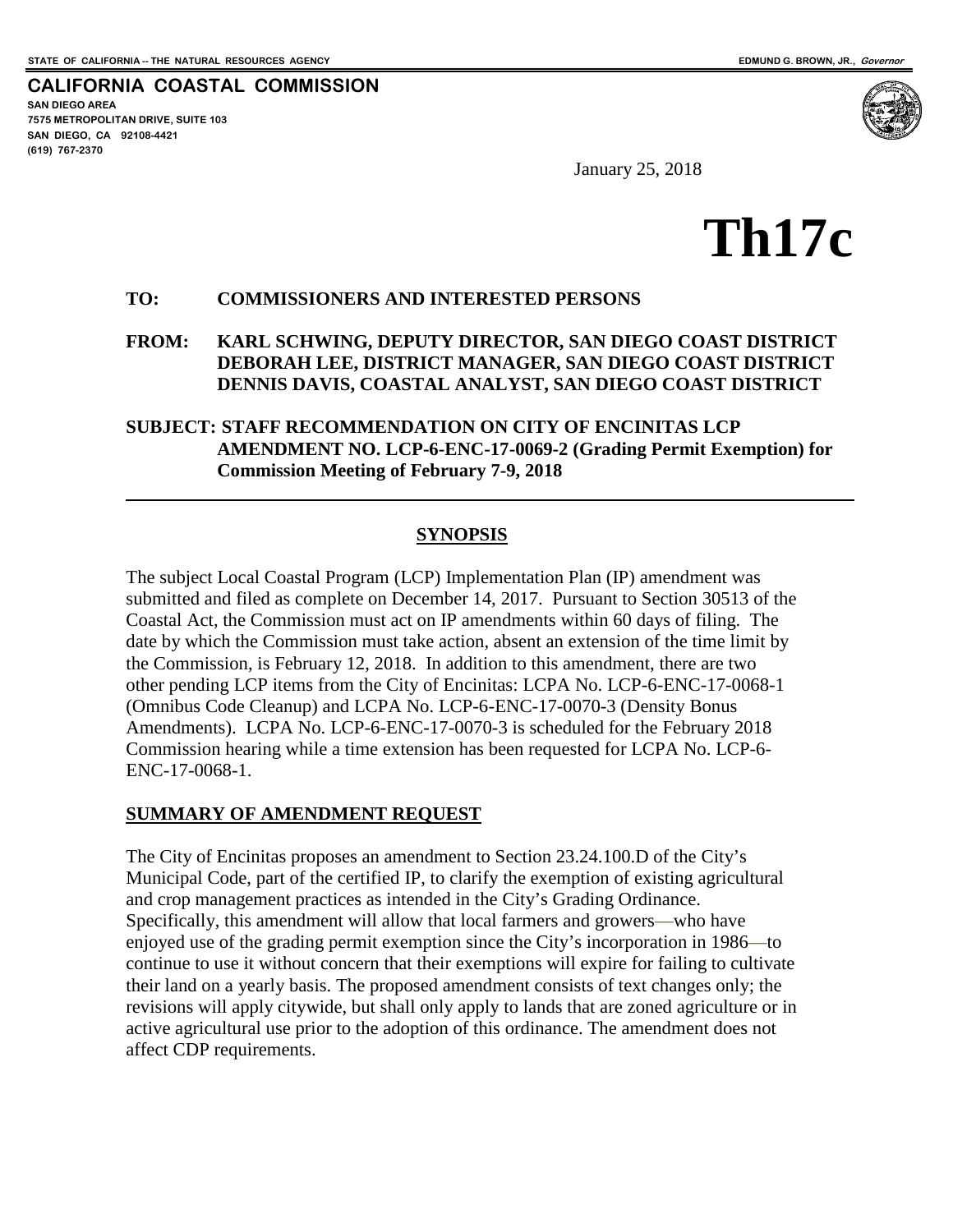#### **SUMMARY OF STAFF RECOMMENDATION**

Staff is recommending approval of the proposed LCP amendment as submitted. The Commission may reject IP amendments only if the amendment would be inconsistent with the certified Land Use Plan (LUP) or render the IP inadequate to carry out the LUP. The proposed IP Amendment is consistent with the goals and policies of the LUP in that the amendment helps to maintain agricultural land uses while minimizing and regulating the amount of grading in the City. The proposed IP Amendment is not creating a new grading permit exemption, but rephrasing the language of the existing grading permit exemption to provide clarity as to the requirements for obtaining one. Furthermore, the amendment would not affect the requirement to obtain a Coastal Development Permit (CDP) for non-exempt development in the Coastal Zone. Therefore, no adverse impacts to coastal resources are anticipated.

The appropriate resolutions and motions begin on Page 3. The findings for approval of the IP Amendment as submitted begin on Page 4.

## **ADDITIONAL INFORMATION**

Further information on the City of Encinitas LCP Amendment No. LCP-6-ENC-17-0069- 2 may be obtained from Dennis Davis, Coastal Planner, at (619) 767-2370.

## **[EXHIBITS](https://documents.coastal.ca.gov/reports/2018/2/Th17c/Th17c-2-2018-exhibits.pdf)**

 $\overline{a}$ 

[Exhibit 1 – Ordinance No. 2016-13](https://documents.coastal.ca.gov/reports/2018/2/Th17c/Th17c-2-2018-exhibits.pdf)  [Exhibit 2 – Proposed Text Changes in Strikeout/Underline](https://documents.coastal.ca.gov/reports/2018/2/Th17c/Th17c-2-2018-exhibits.pdf)  [Exhibit 3 – Public Comment Letter in Opposition](https://documents.coastal.ca.gov/reports/2018/2/Th17c/Th17c-2-2018-exhibits.pdf)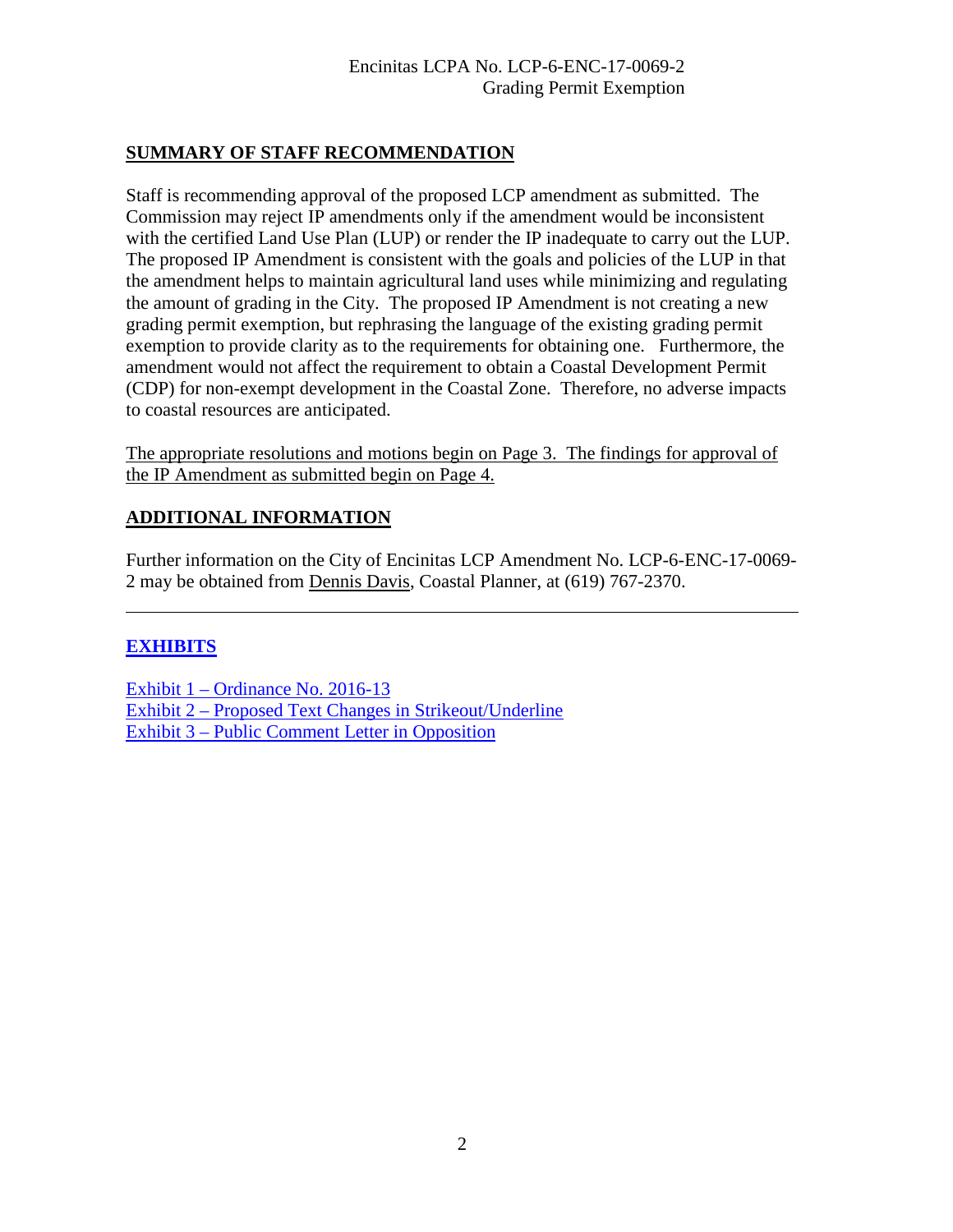# **PART I. OVERVIEW**

# **A. LCP HISTORY**

On November 17, 1994, the Commission approved, with suggested modifications, the City of Encinitas' LCP (both LUP and implementing ordinances). The City accepted the suggested modifications; and, on May 15, 1995, began issuing CDPs for those areas of the City within the Coastal Zone. The Commission has certified many amendments to the City's LCP since 1995.

## **B. STANDARD OF REVIEW**

Pursuant to Section 30513 of the Coastal Act, the Commission may only reject zoning ordinances or other implementing actions, as well as their amendments, on the grounds that they do not conform with, or are inadequate to carry out, the provisions of the certified LUP. The Commission shall take action by a majority vote of the Commissioners present.

# **C. PUBLIC PARTICIPATION**

Section 30503 of the Coastal Act requires local governments to provide the public with the maximum amount of opportunities to participate in the development of the LCP amendment prior to submittal to the Commission for review. The City has held Planning Commission and City Council meetings with regard to the subject amendment request. All of those local hearings were duly noticed to the public. Notice of the subject amendment has been distributed to all known interested parties.

## **PART II. LOCAL COASTAL PROGRAM SUBMITTAL - RESOLUTIONS**

Following a public hearing, staff recommends the Commission adopt the following resolution and findings. The appropriate motion to introduce the resolution and a staff recommendation are provided.

#### **I. MOTION:** *I move that the Commission reject the City of Encinitas Implementation Program Amendment No. LCP-6-ENC-17-0069- 2 as submitted.*

## **STAFF RECOMMENDATION OF CERTIFICATION AS SUBMITTED:**

Staff recommends a **NO** vote. Failure of this motion will result in certification of the Implementation Program Amendment as submitted and the adoption of the following resolution and findings. The motion passes only by an affirmative vote of a majority of the Commissioners present.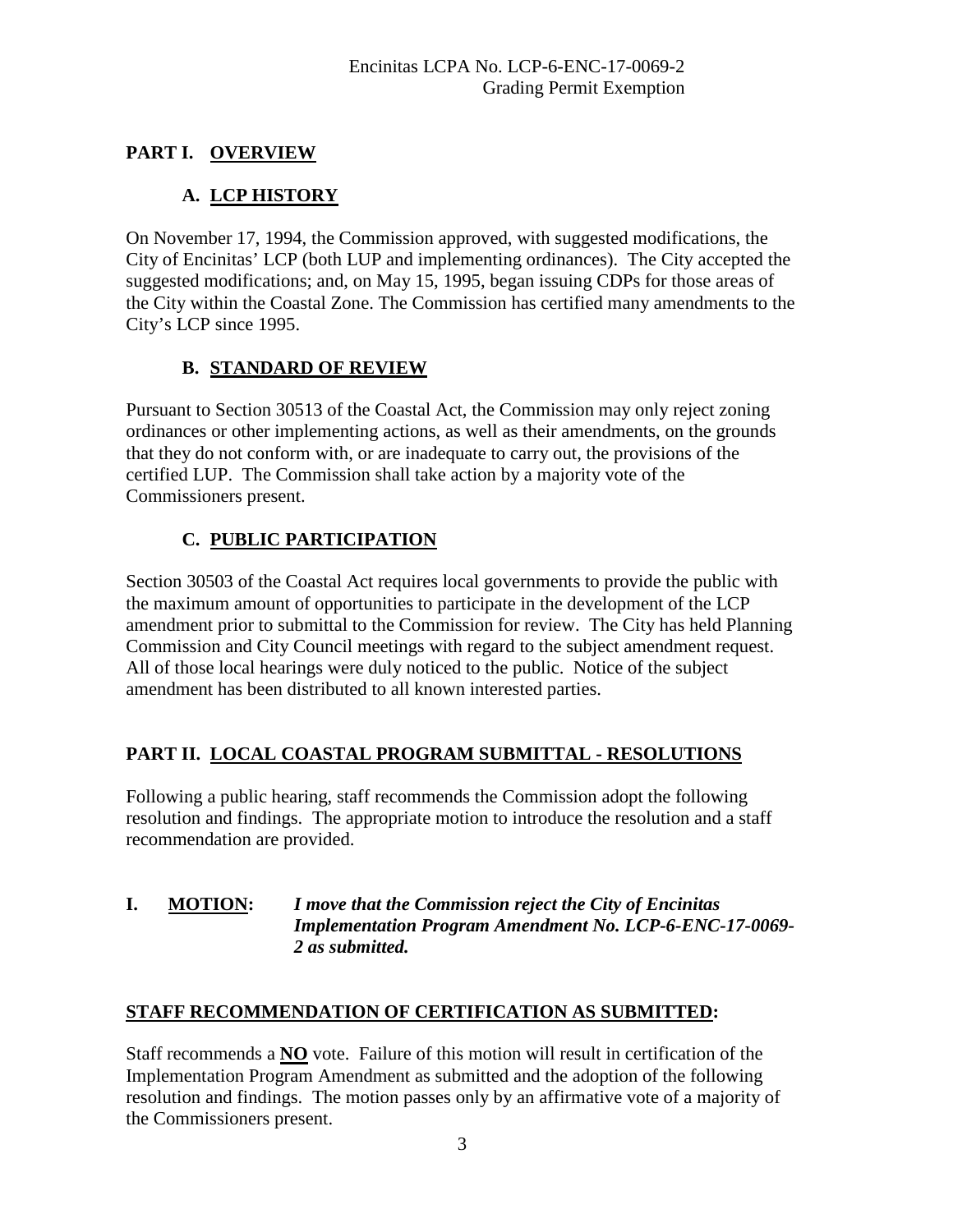## **RESOLUTION TO CERTIFY IMPLEMENTATION PROGRAM AMENDMENT AS SUBMITTED:**

The Commission hereby certifies the Implementation Program Amendment for the City of Encinitas as submitted and adopts the findings set forth below on grounds that the Implementation Program Amendment conforms with, and is adequate to carry out, the provisions of the certified Encinitas LUP, and certification of the Implementation Program Amendment will meet the requirements of the California Environmental Quality Act, because either 1) feasible mitigation measures and/or alternatives have been incorporated to substantially lessen any significant adverse effects of the Implementation Program Amendment on the environment, or 2) there are no further feasible alternatives or mitigation measures that would substantially lessen any significant adverse impacts on the environment that will result from certification of the Implementation Program Amendment.

## **PART III.FINDINGS FOR APPROVAL OF THE CITY OF ENCINITAS IP AMENDMENT, AS SUBMITTED**

## **A. AMENDMENT DESCRIPTION**

The City of Encinitas has submitted the subject citywide IP Amendment in order to revise the exemption of existing agricultural and crop management practices as provided in the City's Grading ordinance. Specifically, through the adoption of Ordinance 2016-13 on January 11, 2017, the City would modify a section of Chapter 23.24 (Grading, Erosion, and Sediment Control) of the municipal code. Agricultural practices must still comply with the policies of the City's certified LCP.

## **B. CONFORMANCE WITH ENCINITAS CERTIFIED LUP**

The standard of review for IP submittals or amendments is their consistency with and ability to carry out the provisions of the certified LUP.

## **a) Purpose and Intent of the Ordinance**

The primary goal of the City's grading exemption amendment is to allow the continued exemption of certain agricultural and crop management practices as intended in the original Grading Ordinance.

## **b) Major Provisions of the Ordinance**

The major provisions of the proposed ordinance would achieve the following goals: (1) limit the scope of properties that qualify for the exemption; and (2) remove the requirement that the lands be farmed yearly and remove the current three year time limit from the agricultural exemption.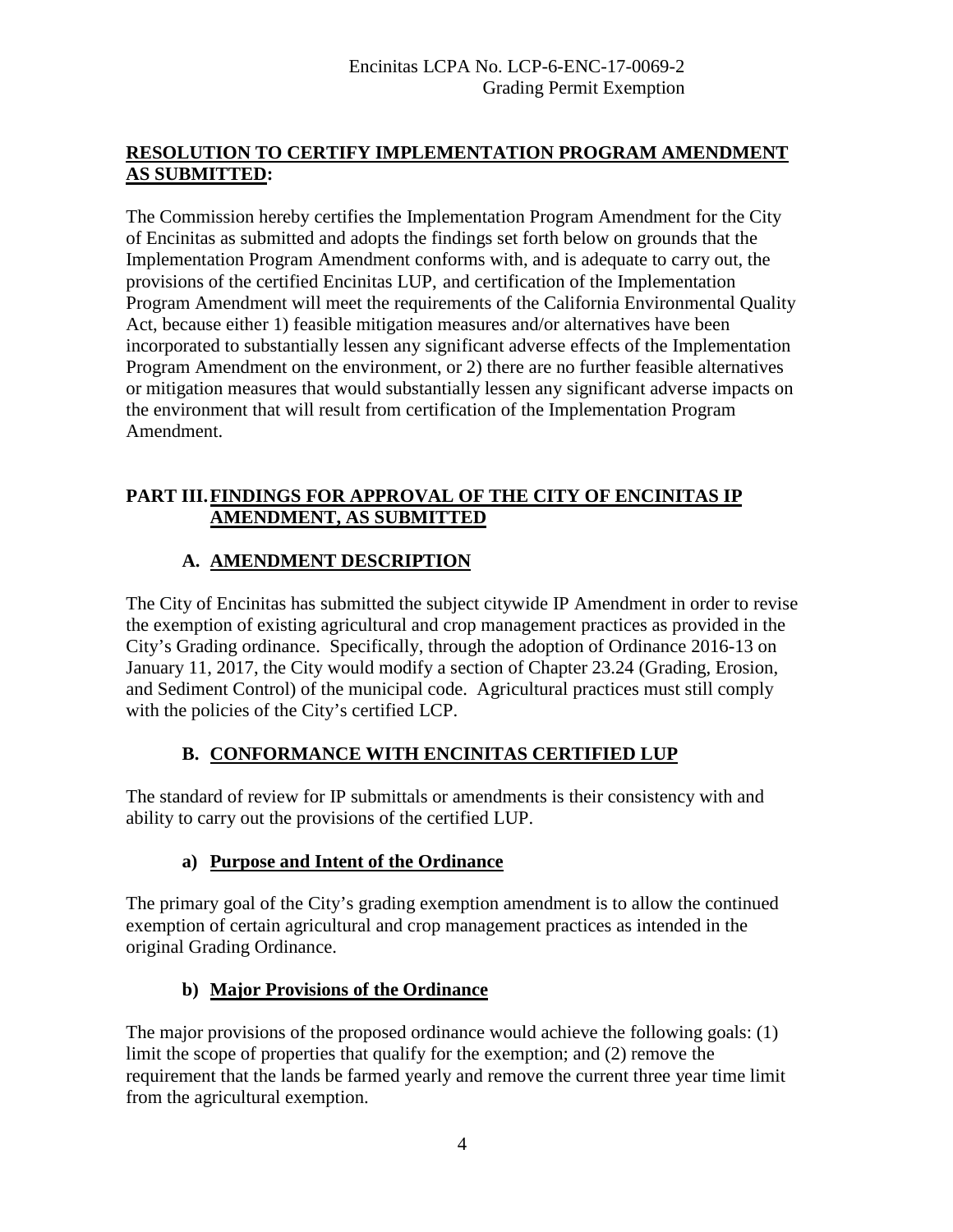#### **c) Adequacy of the Ordinance to Implement the Certified LUP Segments**

The Commission can only reject the LCP's IP amendments where it can be shown that the amendment would be inconsistent with the certified LUP or render the IP inadequate to carry out the LUP. The City of Encinitas' certified LCP includes the following relevant LUP policies:

## **Resource Management Element**

*Goal 11: The City recognizes the important contribution of agricultural and horticultural land uses in the local economy and the emphasis of the need to maintain these activities.* 

*Policy 11.1: Investigate the feasibility of establishing and instituting an incentive program for preservation of land within the City suitable for agricultural production. Institute such a program if fiscally sound within the City.*

*Policy 11.8: Preserve and promote the right to produce unique horticultural crops and community gardens in Encinitas.* 

*Policy 14.1: The best strategy to reduce erosion and sedimentation is to reduce to the maximum extent feasible, grading and removal of vegetation removal shall be limited to the minimum necessary. (Coastal Act/30240/30250)* 

The proposed IP Amendment is consistent with the goals and policies of the certified LUP. The goals and policies of the certified LUP seek to maintain agricultural and horticultural land use activities by incentivizing preservation of lands suitable for agricultural production and promoting the right to produce unique horticultural crops in Encinitas. Here, the proposed IP Amendment does incentivize preservation of lands suitable for agricultural production because the amendment provides an exemption from the more intensive grading permit review process for lands zoned agricultural or in active agriculture production before adoption of the subject ordinance.

Additionally, the amendment promotes the right to produce unique horticultural crops because the removal of the requirement that the land be farmed during each of the preceding three years will allow farmers and growers flexibility in the selection of their agricultural operations. In addition, other typical agricultural operations—such as crop rotations or resting periods to restore soil fertility—will finally be available to farmers and growers under the proposed ordinance. This would allow them to produce unique crops or allow land to be fallow without compromising their grading permit exemptions for failing to cultivate the land on a yearly basis. Thus, the proposed IP Amendment, as submitted, is adequate to maintain agricultural and horticultural land use activities in the City.

The policies of the certified LUP also seek to reduce grading within the City to the minimum necessary and protect coastal resources. Here, the proposed IP Amendment